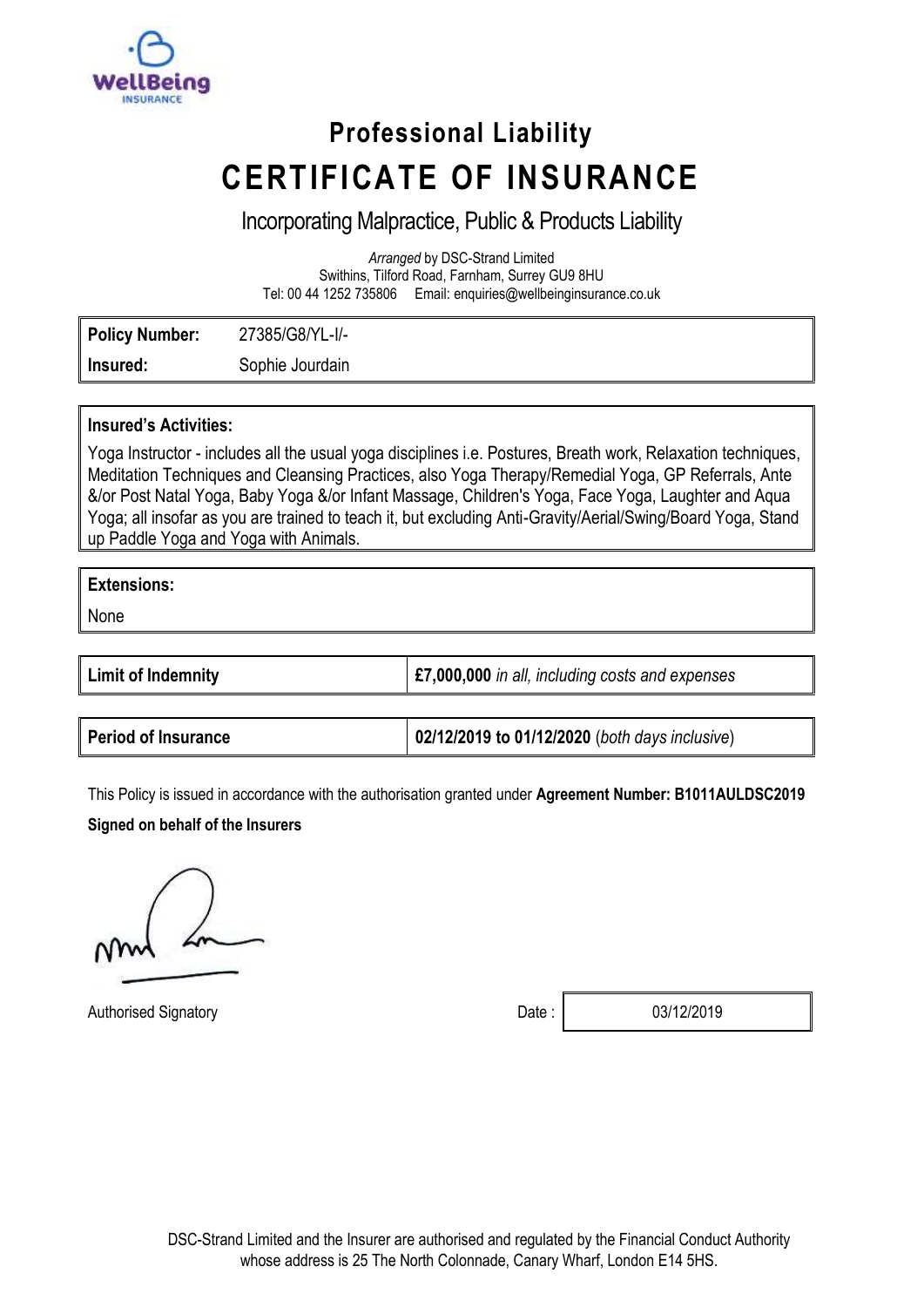

# **POLICY SCHEDULE**

Malpractice, Public & Products Liability

Attaching to and forming part of Policy Number: 27385/G8/YL-I/-

| The Insured:                                                                            |              | Sophie Jourdain                                                                   |                                            |  |
|-----------------------------------------------------------------------------------------|--------------|-----------------------------------------------------------------------------------|--------------------------------------------|--|
| Insured's Address:                                                                      |              | 60 Leytonstone Road<br>Apt 9<br><b>LONDON</b><br>E15 1SQ                          |                                            |  |
| Jurisdiction:                                                                           |              | Great Britain, Northern Ireland, the Channel Islands and the Isle of Man          |                                            |  |
| <b>Territorial Limits</b>                                                               |              | Anywhere in the world (unless otherwise stated in your policy or any endorsement) |                                            |  |
| Limit of Indemnity:                                                                     |              | £7,000,000 in all, including costs and expenses                                   |                                            |  |
| Excess:                                                                                 |              | £250.00<br>Nil                                                                    | Third Party Property Loss/Damage<br>Injury |  |
| Premium:<br>Insurance Premium Tax (IPT)<br>Policy Fee<br><b>Total Insurance Premium</b> |              | £22.00<br>£2.64<br>£25.00<br>£49.64                                               |                                            |  |
| <b>Retroactive Date</b>                                                                 |              | Not Applicable                                                                    |                                            |  |
| Period of Insurance                                                                     | From:<br>To: | 02/12/2019<br>01/12/2020                                                          |                                            |  |
| Insured's Activities<br><b>Extensions</b>                                               |              | Yoga Instructor<br>None                                                           |                                            |  |
| Proposal Form/Statement Date:                                                           |              | 03/12/2019                                                                        |                                            |  |
| Claims Notified to:                                                                     |              | DSC - Strand Limited<br>Swithins, Tilford Road, Farnham, Surrey, GU9 8HU          |                                            |  |
| Endorsements attaching to and                                                           |              |                                                                                   |                                            |  |

Endorsements attaching to and forming part of this policy: Instructors Endorsements

Signed on behalf of the Insurer in Farnham this day of 03/12/2019

Authorised signatory

This Policy is issued in accordance with the authorisation granted under **Agreement Number: B1011AULDSC2019**

DSC – Strand Limited and the Insurer are authorised and regulated by the Financial Conduct Authority whose address is 25, The North Colonnade, Canary Wharf, London, E14 5HS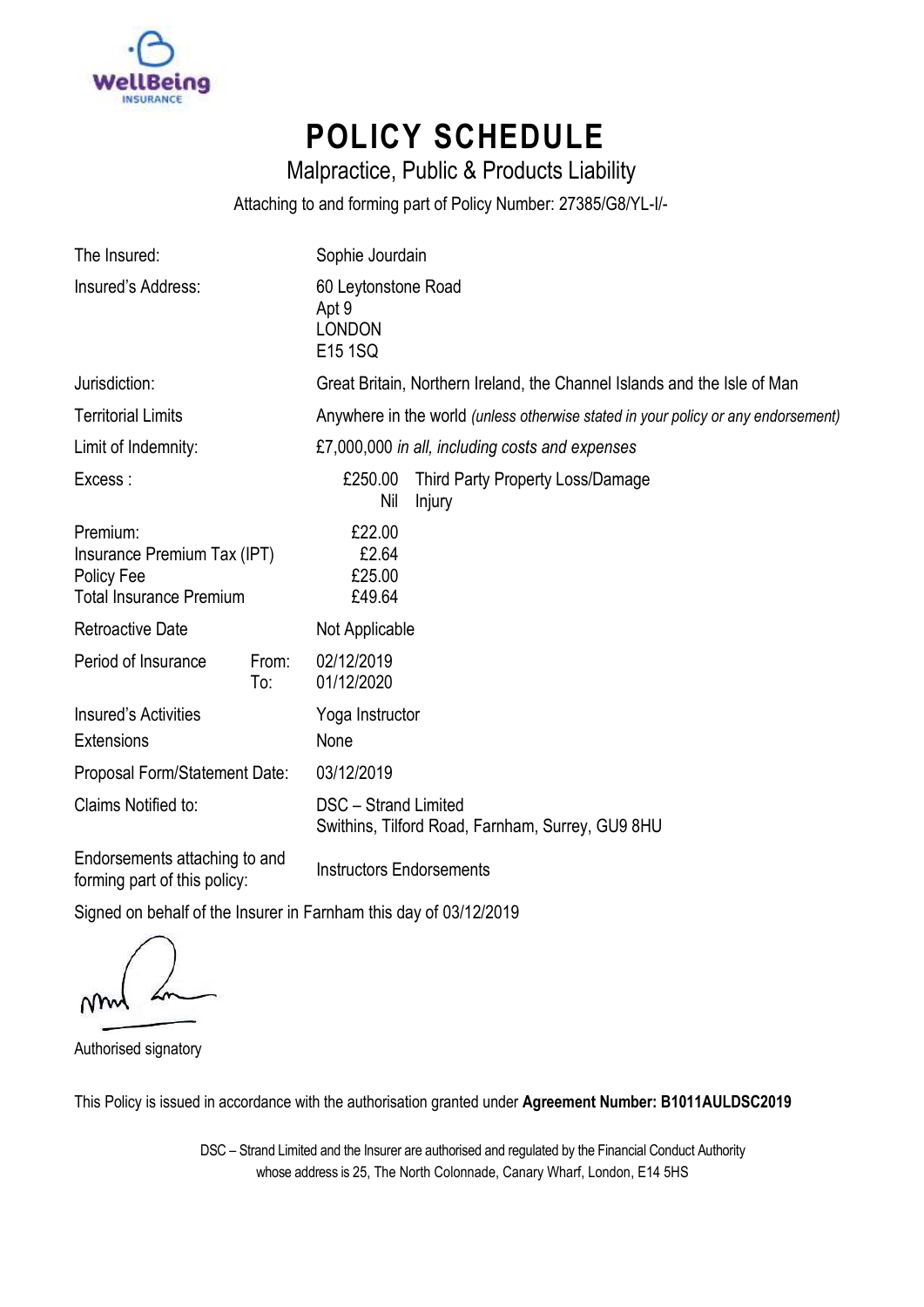

## **Attaching to and forming part of Policy Schedule Number: 27385/G8/YL-I/-**

### **Instructor Endorsements**

The following relevant endorsements apply only where classes/instruction are given in the subjects indicated.

#### **Classes for Children**

**Exclusion 25** of the Policy is deleted and replaced with the following:

Any claim or loss directly or indirectly arising from treatment or advice in connection with any under-aged person, which for the purposes of this exclusion is deemed to be a person, who at the time of any treatment or advice being carried out upon them has not attained the age of 16 years.

This exclusion will not apply if:

- a. the under-aged person's parent/s or guardian/s have consented to such therapy sessions and are present at all times whilst such therapy(ies) are being administered
- b. the treatment/session involves Yoga, Tai Chi, Dance, Exercise, Activity or Relaxation classes specifically arranged for under-aged persons
- c. unaccompanied young persons of 14 and 15 years have parental consent for attending Yoga, Tai Chi, Exercise, Activity or Relaxation classes and have provided this in writing to the Studio/Centre where the classes are held

All other terms, conditions, exclusions and limitations in this policy remain unaltered.

#### **Fitness, Gym and Aerobic Exercise Instructors**

It is warranted that the Insured will ensure that a health screening form is completed by each individual client and if any medical condition is declared the client will be asked to obtain written confirmation from their General Practitioner that the client can undertake exercise and/or fitness training prior to the client actually undertaking any exercise and/or fitness training.

All other terms, conditions, exclusions and limitations in this policy remain unaltered.

#### **Gym Instructor Training Endorsement**

Excluding claims arising from or relating to gymnastics for children i.e. persons below 18 years of age.

All other terms, conditions, exclusions and limitations in this policy remain unaltered.

#### **Martial Combat/Contact Instructors**

It is warranted that the standard Malpractice indemnity limit (£7,000,000) is reduced, being restricted to £250,000 (in all, including costs and expenses) in respect of vigorous Martial Art routines such as self-defence/combat and competition work. The indemnity limit for Public Liability remains unaffected at £7,000,000.

It is further warranted that the Insured will ensure that a form of disclaimer is signed by each individual student and if any medical condition is declared the student will be asked to obtain written confirmation from their General Practitioner that the client can undertake the activity prior to the student actually undertaking the activity.

All other terms, conditions, exclusions and limitations in this policy remain unaltered.

#### **Mother\* and Baby Classes**

At all times the Mother\* will be wholly responsible for her/his own baby/infant. The instructor (Insured) will accept no liability for the baby/infant.

In classes where Mothers\* are receiving exercise instruction themselves, the cover provided is restricted to these exercise classes for the Mothers only. Babies may also be present in Buggies or similar but not carried/supported in Slings or Baby Carriers while Mothers\* are simultaneously exercising.

All other terms, conditions, exclusions and limitations in this policy remain unaltered.

\*(Mothers = Mothers/Parents/Guardians)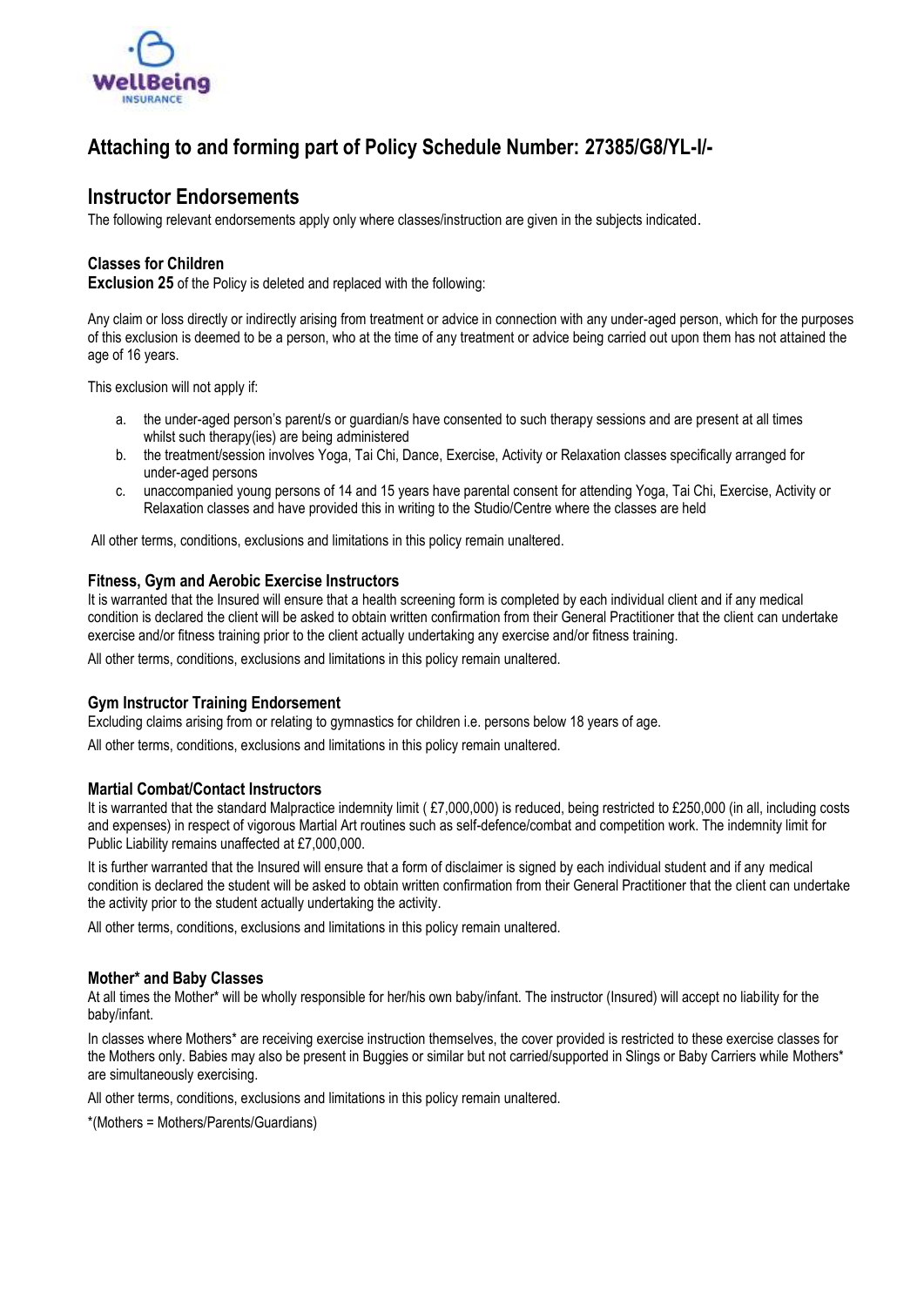

## **Attaching to and forming part of Policy Schedule Number: 27385/G8/YL-I/-**

## **Instructor Endorsements (continued)**

#### **Mother and Baby/Infant Yoga and/or Massage**

Mother and Baby Yoga classes include gentle physical movements and/or light-touch massage applied by the mother/parent/guardian under the direction of the Instructor (Insured). At all times the mother/parent/guardian will be wholly responsible for their own baby/infant. The instructor (Insured) will accept no liability for the baby/infant.

All other terms, conditions, exclusions and limitations in this policy remain unaltered.

#### **Mother and Baby/Infant Yoga and/or Massage - Exclusion**

Excluding claims arising from or relating to any exercise or instruction where the baby/infant is off the ground (unless whilst on the mother/parent/guardian who themselves are standing, sitting, kneeling or lying down). Notwithstanding the aforementioned this policy excludes any exercise or instruction where the baby/infant is in an inverted position where the baby is held head-down including being held by the ankles, legs or feet and with its body otherwise unsupported.

At all times the mother/parent/guardian will be wholly responsible for their own baby/infant. The instructor (Insured) will accept no liability for the baby/infant.

All other terms, conditions, exclusions and limitations in this policy remain unaltered.

#### **Pool Based Exercise/Therapies**

It is warranted that a qualified lifeguard is present at all times during any exercise / treatment / therapy, with their lifeguard training updated as required.

All other terms, conditions, exclusions and limitations in this policy remain unaltered.

#### **Post Natal Exercise**

Post Natal classes include physical movements as well as an opportunity for relaxation, stress re-education and relief for the mother only. Where the infant accompanies their Mother (parent) to these classes, the Mother (parent) will be wholly responsible for their own offspring. The Instructor will accept no liability for the children during this time.

All other terms, conditions, exclusions and limitations in this policy remain unaltered

#### **Pre-Natal Instructors (excluding Yoga Therapists)**

It is warranted that the Insured will ensure that a health screening form is completed by each individual client and if any medical condition is declared the client will be asked to obtain written confirmation from their General Practitioner that the client can undertake exercise and/or fitness training prior to the client actually undertaking any exercise and/or fitness training.

All other terms, conditions, exclusions and limitations in this policy remain unaltered.

#### **Yoga Therapy/Remedial Yoga**

Excluding Claims arising from or relating to professional sports persons.

All other terms, conditions, exclusions and limitations in this policy remain unaltered.